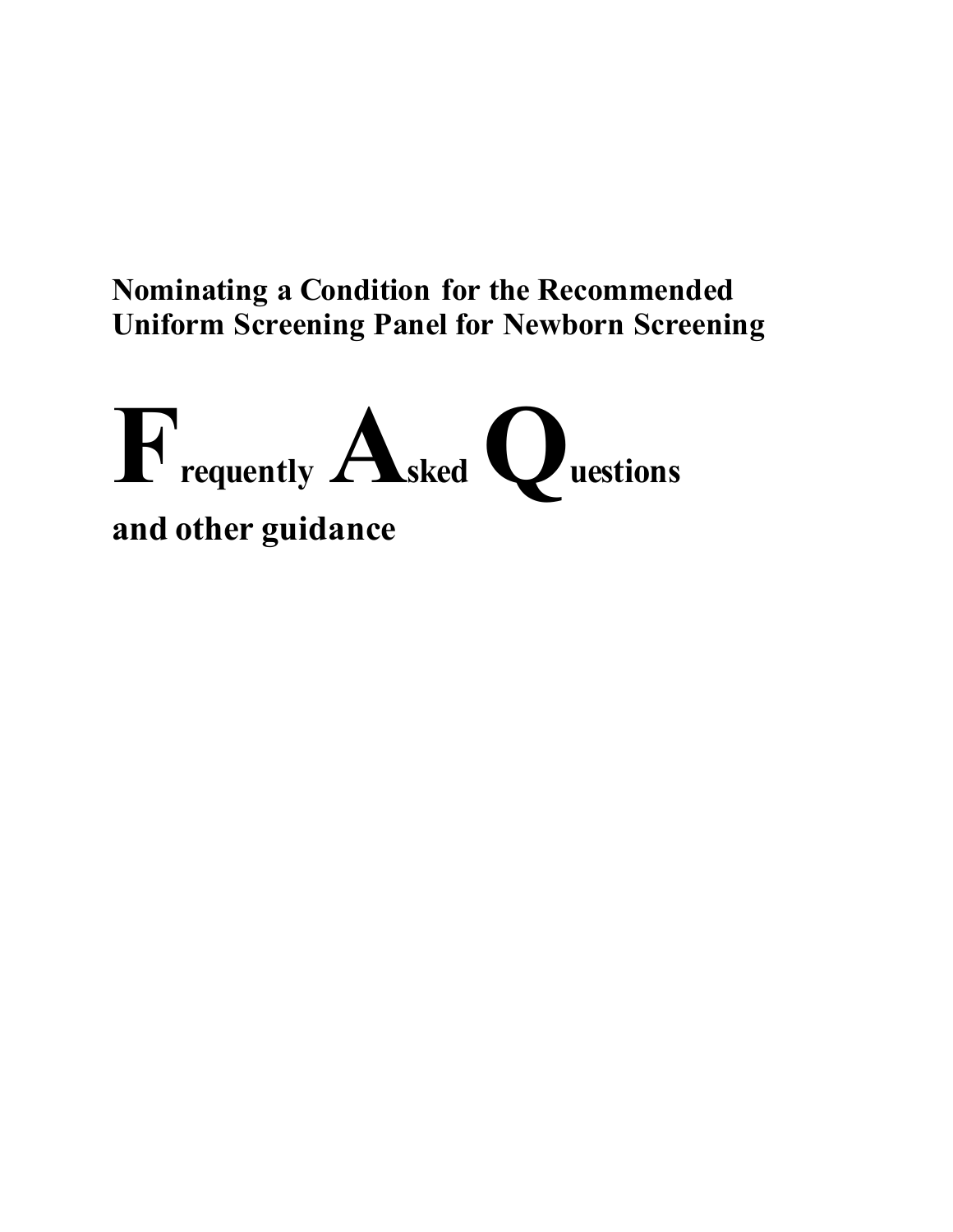## **Nominating a Condition for the Recommended Uniform Screening Panel for Newborn Screening:**

## **Frequently Asked Questions (FAQs)**

## **Contents**

| Process for Adding a Condition to the Recommended Uniform Screening Panel (RUSP)3 |  |
|-----------------------------------------------------------------------------------|--|
|                                                                                   |  |
|                                                                                   |  |
|                                                                                   |  |
|                                                                                   |  |
|                                                                                   |  |
|                                                                                   |  |
|                                                                                   |  |
|                                                                                   |  |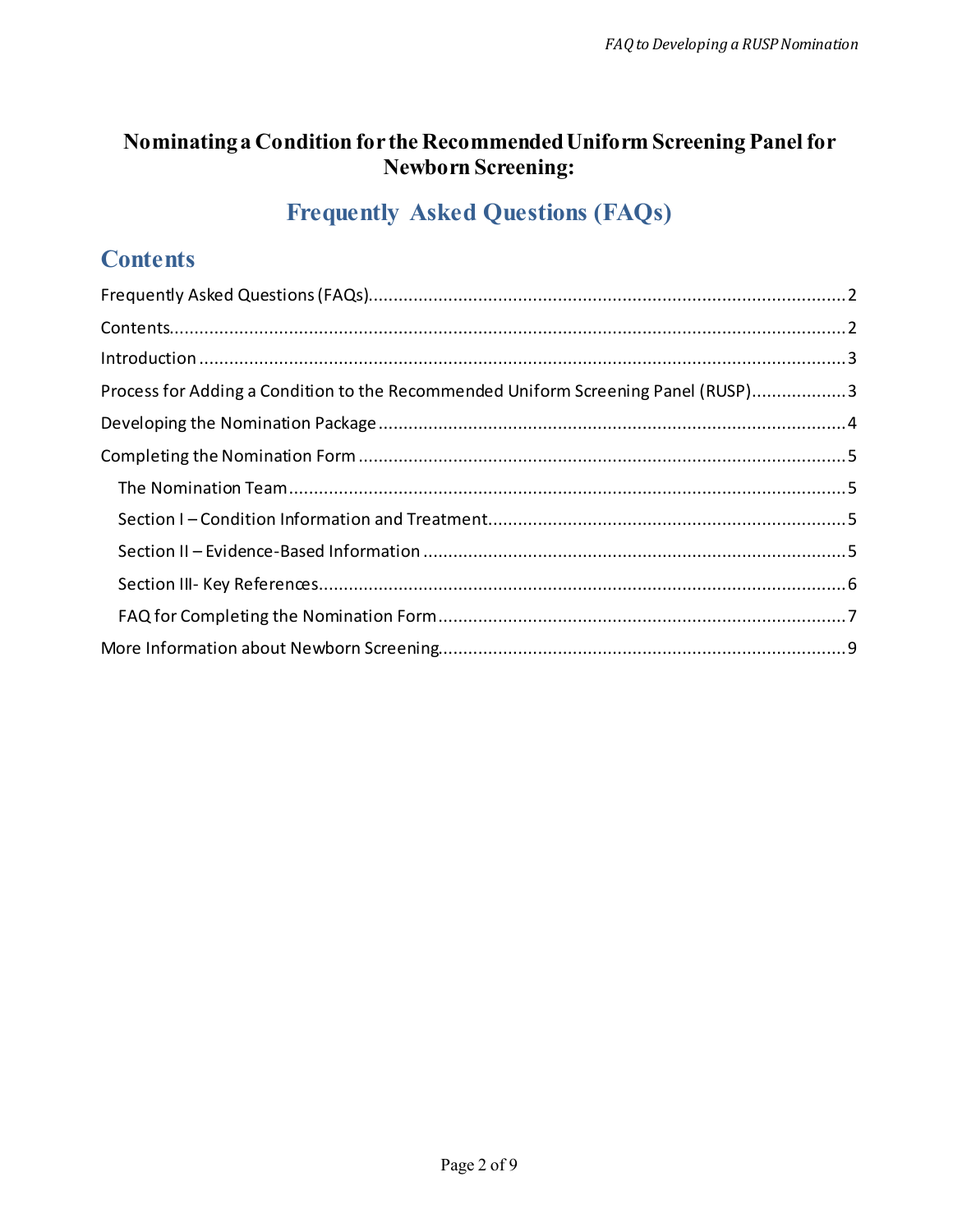## **Introduction**

This Frequently Asked Question (FAQ) document is intended to be a resource for individuals interested in learning more about how to develop a nomination package to have a condition considered and added to the Recommended Uniform Screening Panel.

## **Process for Adding a Condition to the Recommended Uniform Screening Panel (RUSP)**

## **Q: How does a condition get added to the Recommended Uniform Screening Panel?**

A: There are a number of steps to how a condition is added to the RUSP. It involves convening a multi-disciplinary team to develop and submit a nomination package, submitting the package to HRSA, and multiple phases of Committee review. An overview of the steps in this process can be found on the [Committee's](https://www.hrsa.gov/advisory-committees/heritable-disorders/rusp/nominate.html) website.

## **Q: How long does that process take to get a condition added to the RUSP?**

A: For conditions that have been added to the RUSP using this process, the time from when a nomination is first presented to the Committee, to when the Secretary of Health and Human Services adds the condition to the RUSP has ranged from 1 year and 9 months (21 months) to 10years (120 months). Most have been around 3 to 4 years.

Many condition nomination packages have had to be resubmitted to provide the Committee withall the information needed to consider whether the nomination is ready for full review.

## **Q: What happens if a nomination is not accepted or is deemed incomplete or not ready for Committee review?**

A: Before a nomination is accepted, HRSA conducts an administrative review of the nomination package and form. If the nomination package or form is missing any information, the Committee's Designated Federal Official (DFO) will return it to the nominator, identifying the components needing further information. It is important to reach out to the HRSA DFO early andoften during development of the nomination package. They are available to answer questions about the process.

## **Q: What happens if the DFO accepts the nomination, but then it is returned before it is presented at a full Committee meeting for further consideration or review?**

A: After HRSA determines that the nomination package is complete, a smaller Committee workgroup, called the Nomination and Prioritization Workgroup, carefully reviews the nomination package. The Nomination and Prioritization Workgroup's first step is to determine whether there is sufficient information in the package to answer key questions. If this Committee workgroup identifies any missing information in the nomination package, the Committee Chair may return the nomination package and request additional information from the nominators.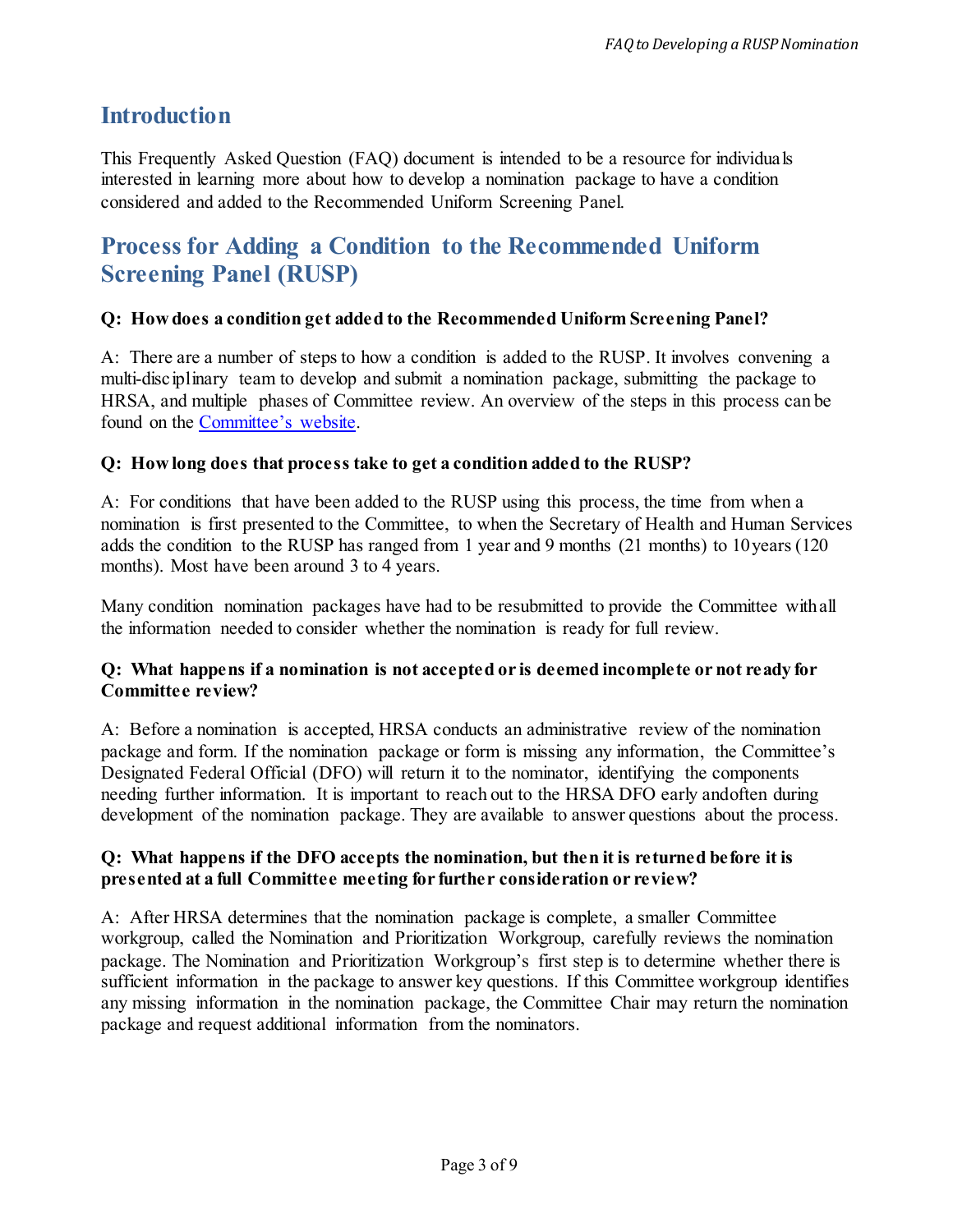### **Q: What happens if the nomination is accepted and presented at a Committee meeting, but the Committee votes NOT to move it any further for evidence review?**

A: If a condition nomination package is presented and discussed at a Committee meeting and the Committee votes NOT to move the nomination to evidence-based review, the Committee Chair will send a letter to the nominator. This letter will state why the nomination was not moved forward. The letter will also include what additional information or evidence is needed for the Committee to reconsider the nomination.

### **Q: What should the nominator be doing once the Committee accepts the nomination and moves it to evidence review?**

A: Once the Committee requests a full evidence-based review of the condition, the role of the nominator and team shifts. The Evidence-Based Review Group (ERG) typically will invite one of the nomination team members to serve on the Technical Expert Panel, or TEP. The TEP helpsto guide the review as it progresses, providing expert insight to help the ERG understand and identify all available evidence, particularly any unpublished or gray literature that is not in the library databases. The nomination team representative often has an in-depth knowledge of activities or evidence related to newborn screening for the condition and may be an important facilitator to help the ERG identify potential evidence not otherwise readily available.

## **Developing the Nomination Package**

## **Q: What do I need to submit for the RUSP nomination package?**

A: The nomination package that must be submitted to the Committee (via the HRSA Designated Federal Official) includes the following components:

- o Cover letter from nominator identifying the nomination team members
- o Letters of support (from multi-disciplinary team members), if applicable;
- o Completed [Conflict of Interest Disclosure Forms](https://www.hrsa.gov/sites/default/files/hrsa/advisory-committees/heritable-disorders/rusp/Nominate-condition/conflict-of-interest-form.pdf) from all nomination team members;
- o Completed [Nomination Form;](https://www.hrsa.gov/sites/default/files/hrsa/advisory-committees/heritable-disorders/rusp/Nominate-condition/nomination-form.pdf) and
- o Key scientific/clinical references and supporting data to substantiate responses in the Nomination Form.

## **Q: What are some tips for developing a nomination package?**

- 1. Educate yourself about newborn screening, the condition, the nomination process, and how the Committee reviews the nomination and evidence on newborn screening for the condition.
- 2. Identify and assemble an expert team for the nomination. Make sure that you have expert members who can advise, develop the nomination package, write, review, edit, and re- write.
- 3. Develop a key list of references, evidence and data that support nomination form responses.
- 4. Communicate with the Advisory Committee's Designated Federal Official, let them know your timeframe for submission and ask them for technical assistance.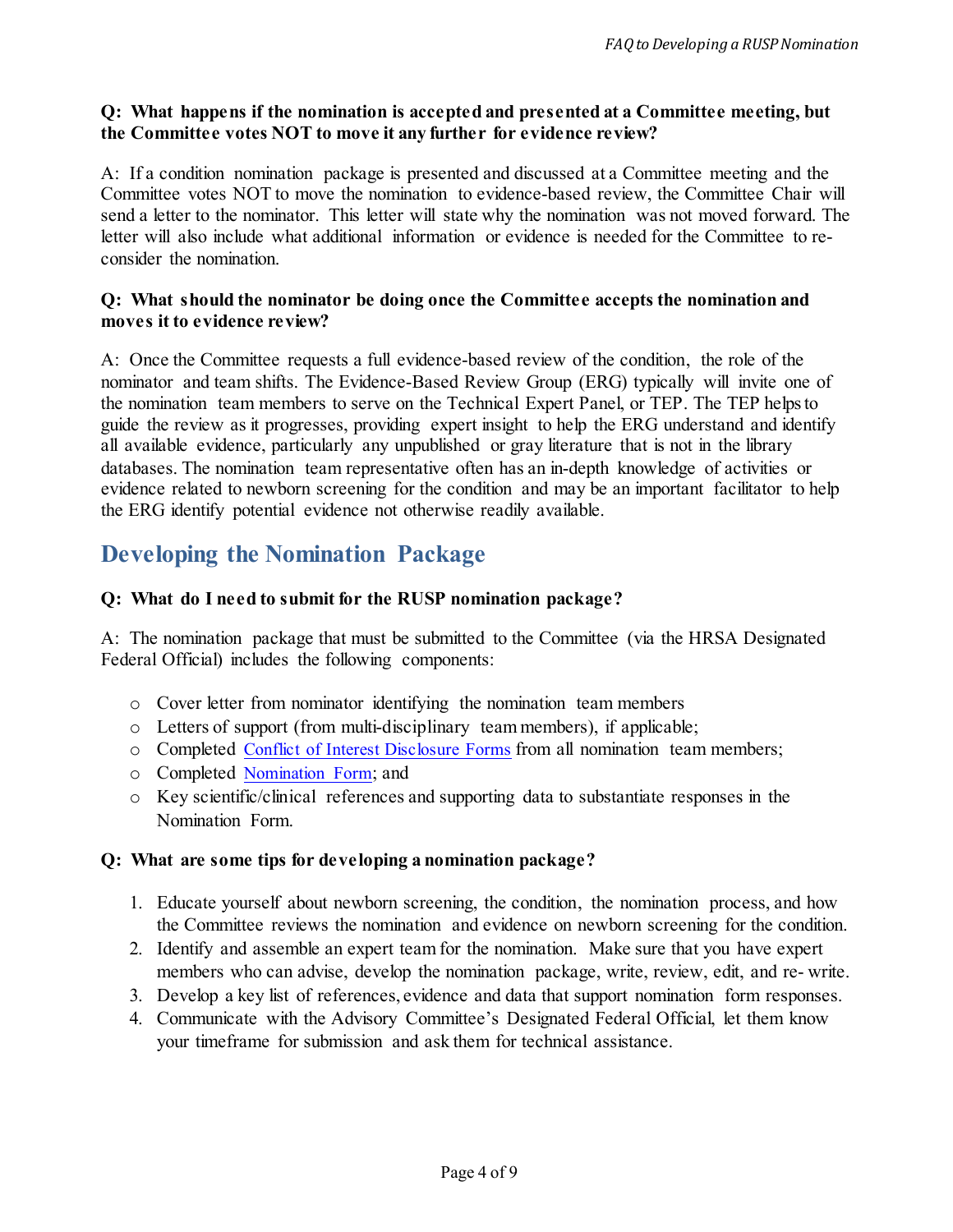## **Q: Who can nominate a condition to the RUSP?**

A: Most anyone can be part of the nomination team, though including researchers, clinicians, key stakeholders and experts will be important to gain their input. Generally, the conflict of interest disclosure formsare required for each team member. If a potential team member has a major conflict of interest (e.g., financial stake in treatment for newborns identified through screening), that must be disclosed. Also, members of the Evidence-Based Review Group, Advisory Committee, HRSA,or others directly involved in the evidence review or decision-making, will need to recuse themselves of participating. However, these individuals may be consulted for input about the process as you are developing your nomination package.

## **Completing the Nomination Form**

## **The Nomination Team**

This initial section asks for the name and affiliation of the primary nominator submitting the package, and of the other team members. The nomination team should be comprised of key stakeholders who have expertise in some aspect of newborn screening and treatment for the condition, including scientific/research, clinical care and treatment, state newborn screening/public health laboratories, experts in conducting pilot newborn screening, if needed, and parents and families of patients who understand living with the condition.

## **Section I – Condition Information and Treatment**

Part A: This section requires detailed information about the condition and its treatment. The condition information that should be provided includes the type of disorder, screening gene, locus, other names for the condition, case definition (what constitutes a case of the disease), incidence, timing of clinical onset and severity of disease (including morbidity, disability, mortality, spectrum of severity. The level of condition information is needed to accurately categorize the condition that is nominated and to provide the scientific and clinical references for why this condition maybe a candidate for public health based newborn screening.

Part B: This section focuses on treatment for the condition. For a condition to be considered for newborn screening, there must be a standard or approved therapy(ies) or intervention(s) available with which to treat the newborn identified with the condition. To be recommended for newborn screening, early detection and initiation of treatment should bring improved outcomes compared with clinical detection and treatment. The treatment information should include the modality of treatment, urgency of beginning treatment, documented efficacy, availability, and harms of treatment. All of the data points help indicate if detection and follow-up of the condition is feasible in a public health setting.

## **Section II – Evidence-Based Information**

For a nominated condition to be considered there are three core requirements: A) validation of laboratory test, B) widely available confirmatory testing, and C) prospective, population-based screening (pilot study or newborn screening program). Section II focuses on the specific evidence available for each of these core requirements.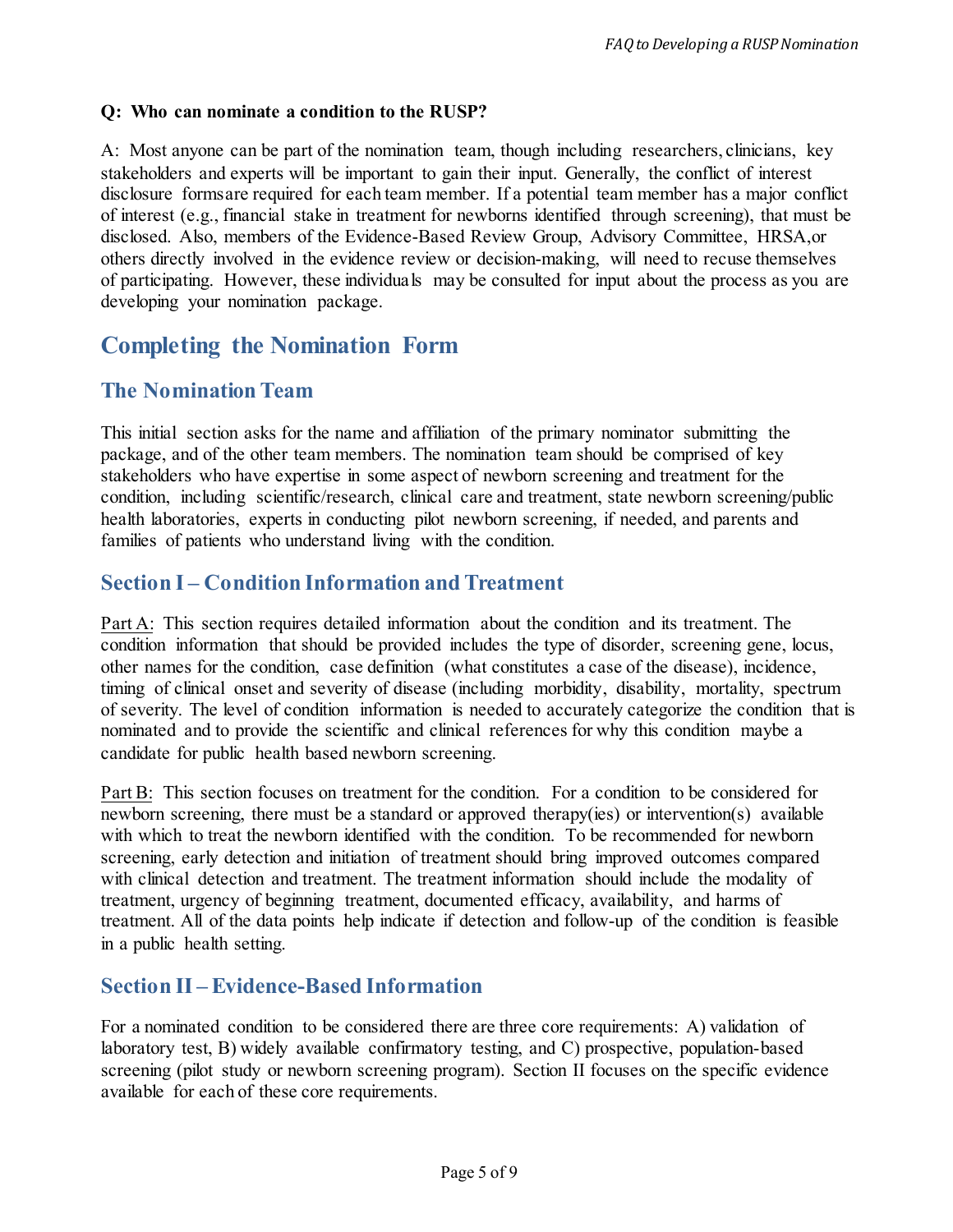#### Part A: Validation of Laboratory Tests

In this section, nominators must describe and provide references for the evidence about the screening methods to demonstrate use for detecting newborns at high risk for having the condition in a highvolume, high-throughput application. The screening test (e.g., assay or genetic test) must have evidence of validity (e.g., that it is reliable, accurate, and sensitive to detect the condition), when used in assessing high volumes of specimens. Other specific information requested about validation of screening methods includes modality of screening and the type of specimen used, components of the screening algorithm, clinical and analytical validation, consideration for screening and diagnostic testing including false positives, carrier detection, and others, and if there are potential secondary findings.

#### Part B: Availability of Confirmatory Testing

This section focuses on the confirmatory testing for the condition. Newborn screening laboratories conduct confirmatory testing of a newborn's specimen that is determined to be a positive screen. Newborn screens that are confirmed to be positive, are referred to clinical providers for diagnostic confirmation. While newborn screening is a screening program, the end goal is to detect babies with condition and provide them with beneficial treatment. For confirmatory diagnostic testing, the nominator must document the availability of confirmatory diagnostic testing, noting the type of test used, its analytic and clinical validity, U.S. Food and Drug Administration status, if applicable, and a listing of all CLIA labs offering the test in the United States (U.S.)

#### Part C: Population-Based Pilot Study

In this section, the nominator will focus on available evidence from current prospective populationbased screening. The nominator is asked to describe the prospective pilot(s) or screening program implementing screening to detect the condition across an entire population. This information is key because newborn screening is a population-based, public health program and any condition added to the RUSP must be able to be applied in high volume testing. Details of the population-based screening program or pilot(s) required include the following: location, number of newborns screened, number of screen positives, false positive and false negative rates, number of confirmed diagnosis and method of diagnosis.

## **Section III- Key References**

In this section, nominators are asked to list and provide references from scientific journals to support the statements made in Sections 1 and II. It is vital to include a listing and copies of references used in the nomination package to ensure those involved at different stages of the review process have access to the information presented in the Nomination Form.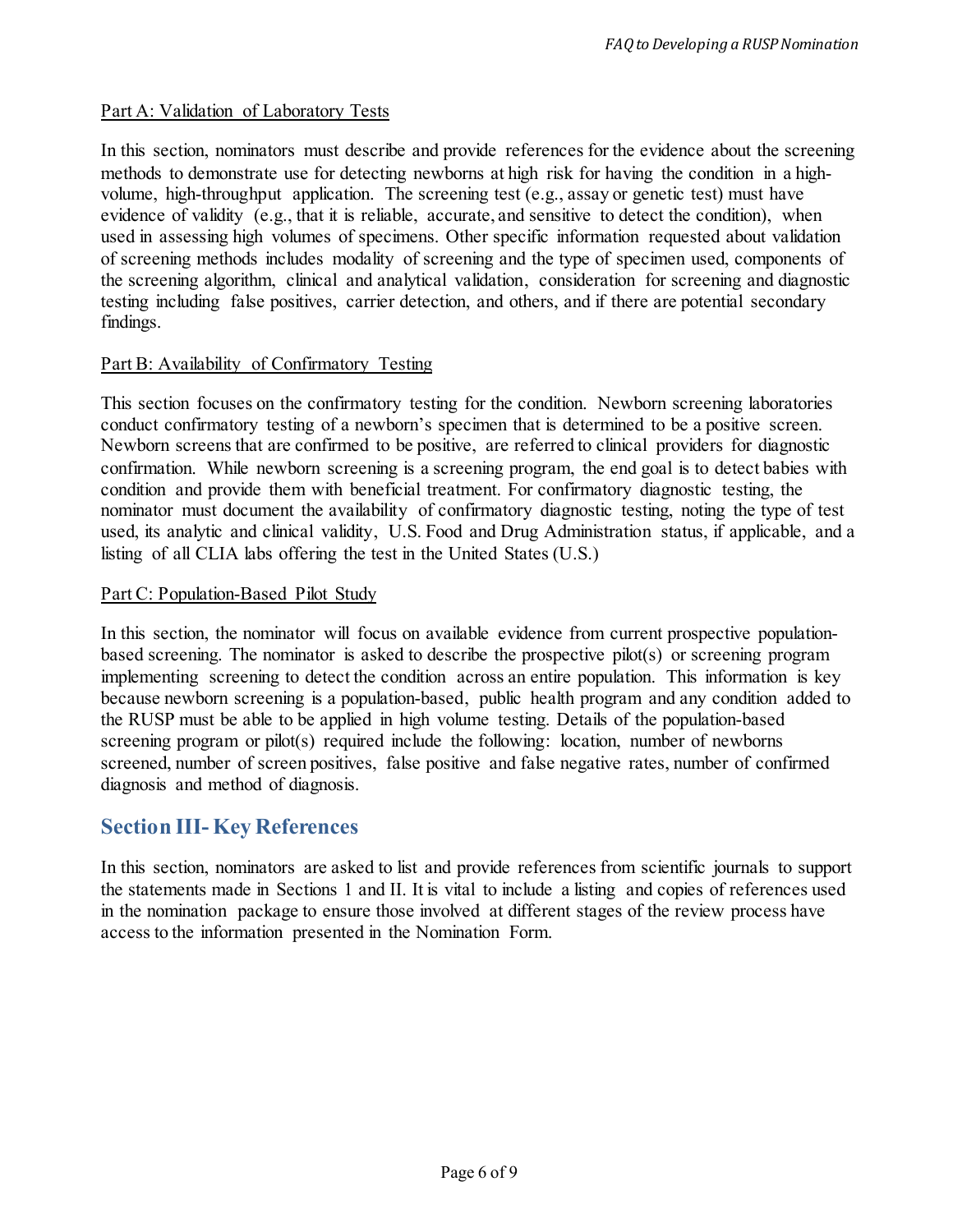### **Q: What is needed for the "case definition" ofthe disease?**

A: For this purpose, case definition refers to both the screening target and clinical phenotype(s) of particular focus for screening. Specifying the screening target is important for the state public health laboratories to know the goal of screening is in terms of the laboratory result. For example, Spinal Muscular Atrophy (SMA) screening specifies that "SMA with homozygous deletion of exon 7" is the screening target, which accounts for over 95% of the disease. The clinical case definition may be important, particularly when the condition has a more severe, early-onset form of the condition that may be time-critical for identification and treatment initiation. Alternatively, the condition may have a phenotype that is less severe or later-onset which may be considered as secondary to a relatively more time-critical phenotype. It is important for the nominator to distinguish the screening and clinical aspects of the case definition for newborn screening.

## **FAQ for Completing the Nomination Form**

#### **Q: How are different phenotypes ofthe same condition viewed by the Committee?**

A: This question relates to the above question about "case definition." Different phenotypes may potentially have different net benefit and harms associated with them, based on different ages of symptom onset, treatment indications, and prognosis. In such cases, the evidence would be reviewed and assessed differently.

### **Q: What are the accepted sources of data for the Nomination Form and what data will be considered by the Evidence-Based Review Group (ERG) and Committee?**

A: The Committee is charged with making evidence-based decisions. To the extent possible nominators should submit peer-reviewed/published information about the nominated condition. The evidence considered by the evidence-based review and the Committee includes a range of types of reports, U.S. or international A critical element is that the report include original research data or analyses relevant to the newborn screening or early treatment for the condition. The ERG screens and reviews different types of evidence reports systematically.

Table 1 below gives some examples of different types of evidence reports which may be reviewed. Screening and treatment articles included in the evidence review are also assessed for quality of evidence.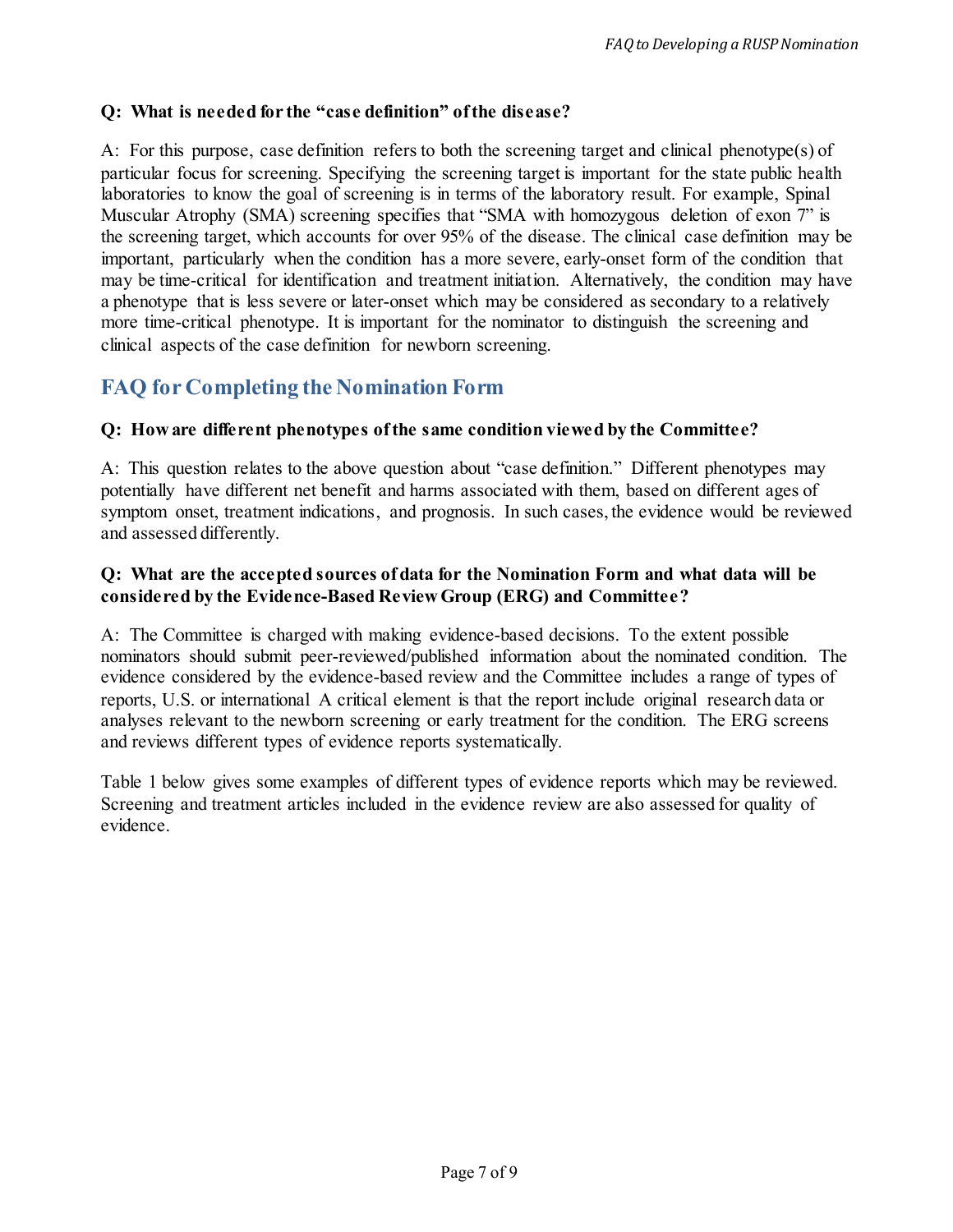| <b>Type of Evidence</b>              | <b>Report or Documents</b>                                                                                                                                                                                                                                                                                                           |
|--------------------------------------|--------------------------------------------------------------------------------------------------------------------------------------------------------------------------------------------------------------------------------------------------------------------------------------------------------------------------------------|
| Published, peer-reviewed<br>evidence | Reports published in scientific, peer-reviewed journals<br>Reports published in scientific databases (e.g., PubMed,<br>EMBASE, CINAHL, and Cochrane Reviews)<br>• Abstracts from scientific or professional conferences or<br>meetings.                                                                                              |
| Unpublished evidence                 | Prospective newborn screening programs or pilots.<br>Registry studies (patient or clinical) not published or<br>reviewed elsewhere.                                                                                                                                                                                                  |
| Gray literature                      | • Conference or meeting abstracts not otherwise peer-reviewed<br>or published (e.g., patient group meetings, presentations at<br>other newborn screening meetings, public health meetings).<br>• Clinicaltrials.gov listings of trials which may warrant further<br>follow up or indicate the state of treatments in the 'pipeline.' |

### Table 1. Examples of types of reports which may be screened or reviewed

#### **Q: What are the questions the Evidence-Based Review Group is trying to answer?**

A: The evidence-based review for each condition has a set of key [questions](https://mchb.hrsa.gov/advisory-committees/heritable-disorders/topic-areas-and-sample-questions-addressed-evidence-based-review) about the condition, incidence and prevalence, natural history, screening, treatment, and the public health impact.

The question specifics are tailored for each condition under review.

#### **Q: What data need to be gathered from any pilot studies or population-based screening program?**

A: Section II. Part C. has been expanded to list the specific information requested fromprograms conducting population-based screening, which includes the following:

- Location of program or pilot
- Screening methods and algorithm
- Total number of newborns screened (to date)
- Number of screen positive results
- False positive rate
- False negative rate (if known)
- Number of infants confirmed with diagnosis
- Key outcomes of treatment
- Program contacts